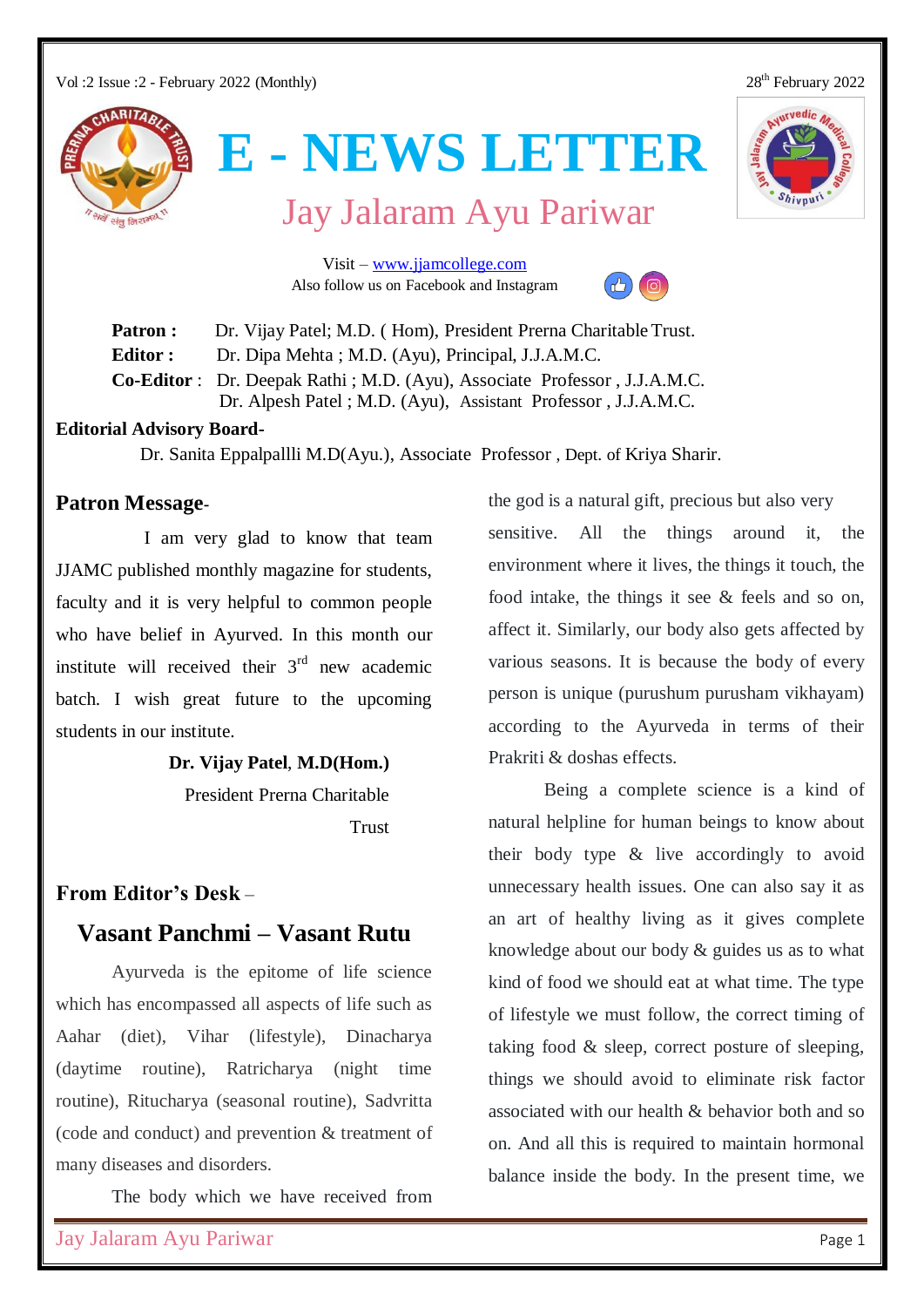spend a lot of our hard earned money on medicines & treatments of not just chronic health issues but for very minor problems like indigestion, mental stress, sleeplessness which if not treated properly can be converted into serious problems.

According to *Ayurveda*, the year (Savantsar) is divided into two periods, each containing three seasons: *Uttarayana*, the cold months, which contains the seasons of *shishir, Vasant*, and *Grishma*, and *Dakshinayana*, the warm months, which contains the seasons *Varsha, Sharad*, and *Hemant*.

How minutely a season affects our body with the change in season, the change is very evident in the environment we live in. We see various changes in bio-life around us, such as flowering in spring and leaf-shedding in autumn in the plants, hibernation of many animals with the coming of winter, and so on. As human being is also part of the same ecology, the body is greatly influenced by external environment. Many of the exogenous and endogenous rhythm have specific phase relationship with each other; which means that they interact and synchronize each other. If body is unable to adopt itself to stressors due to changes in specific traits of seasons, it may lead to *Dosha Vaishamya*, which in turn may render the body highly susceptible to one or other kinds of disorders.

*Ritucharya* is prominently discussed in the first few chapters of most of the *Samhitas* of Ayurveda. Prevention of disease to maintain health is being the first and foremost aim of the holistic science of Ayurveda. In *Tasyashitya* chapter of Charaka Samhita, it is said "*Tasya Shitadiya Ahaarbalam Varnascha* 

*Vardhate*. *Tasyartusatmayam Vaditam* 

*Chestaharvyapasrayam*," which means 'the strength and complexion of the person knowing the suitable diet and regimen for every season and practicing accordingly are enhanced.

The approximate time is from mid-March to mid-May Vasant ritu is known as nature's youth and the king of all seasons. It is the season of new birth, rejuvenation, and new beginnings because trees and plants bloom with flowers and green leaves which makes Earth beautiful & charming.

The climate is warmer so Kapha which accumulated in the Shishir ritu liquifies in this ritu by hot sun rays. It leads to reduce digestive power and increases various diseases like cough, cold, sinusitis, indigestion or digestive system disorders, and other allergic conditions. So that the strength is weak in this ritu. Also, pollens are released in the atmosphere so different allergies are affected health.

## वसन्ते निचितः श्लेष्मा दिनकद्भाभिरीरितः कायामिं बाधते रोगांस्ततः प्रकुरुते बहून् २२

Predominant Rasa and Mahabhuta during this season are Kashaya (astringent), and Prithvi and Vayu, respectively. Strength of the person remains in medium degree, vitiation of Kapha Dosha occurs and Agni remains in Manda state.

This high accumulated Kapha melts and starts running in the body in Vasanta as Mucous through our body .

This liquefied Kapha dosha, if aggravated can douse the digestive Agni. When Agni is weakened, our appetite is poor. We also have a reduced capacity to digest food and poorer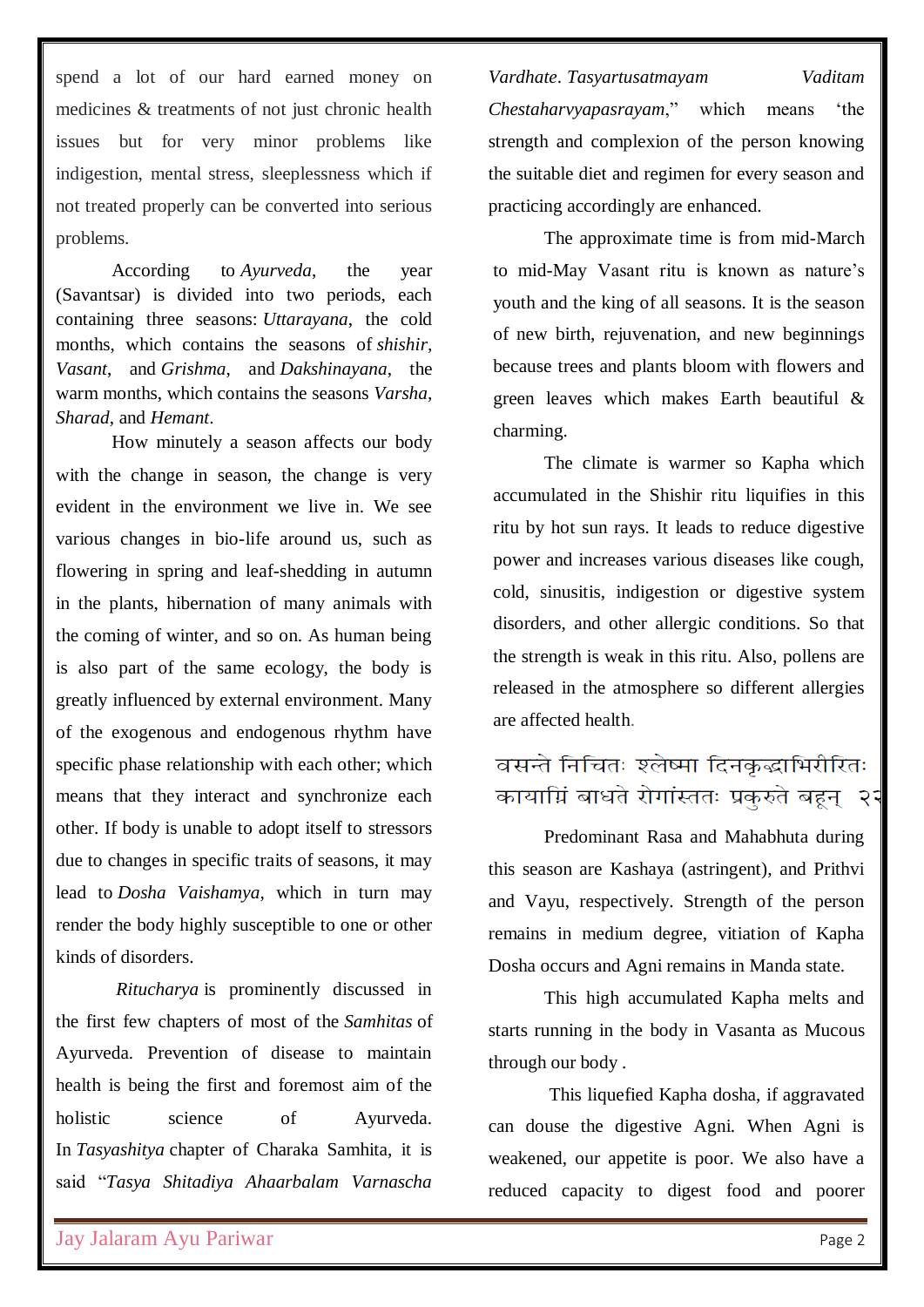nutrient absorption in the body. This may lead to poor appetite, lack of interest in food, tiredness and fatigue. Therefore, in order to ensure our Agni is not impacted in Vasanta, we need to work on this liquefied Kapha and focus on drying it up.

We enjoy the beauty of nature in Vasant ritu by the following diet, lifestyle and exercise mentioned in Ayurveda.

#### **General regime**

- One should take dry, easily digested food having Tikt(bitter), Katu(pungent), & Kashaya(astringent) tests.
- Intake of cereals like wheat, rice & old barley is recommended.
- Ginger, garlic, onion, cumin, coriander, turmeric should use in food as it stimulates the digestive fire.
- Use buttermilk with cumin powder.
- Use honey which reduces cough.
- Different Asanas, Arishtas(Ayurvedic preparations) should be used.
- Drink water mixed with Shunthi(dry ginger), Madhu(honey), or Musta.
- To stimulate the Agni one should eat a pinch of Ginger, saindhav with lemon juice.
- One should do exercise/yogas/pranayam regularly.
- Daily abhyang(body massage)with medicated oil is useful.
- After bath apply lep of chandan,agaru,karpoor keshar etc.
- One should wear light dresses.
- Spend time in garden or enjoy cooled moonrays with breeze
- In Vasant ritu Vaman is the best panchkarma procedure (shodhan chikitsa) for elimination of kapha dosha.
- Also Nasya (administration of medicated oil or ghrit in nostrils), Anjan(collyrium)to the eyes, Kaval or Gandush (gargling) and Udvartan (Dry powder massage) are beneficial in this ritu.

#### **Things to avoid**

- Avoid heavy, oily, Amla(sour), Madhur(sweet), cold food.
- Also avoid cold drinks, cold water, ice creams, etc.
- Avoid newly harvested grains.
- Avoid curd and milk products.
- Avoid repeated eating or overeating.
- Avoid day sleep or excess sleep.
- Avoid awakening at night.

#### **Yoga Asanas for the Vasnat**

Yoga has an immensely positive effect on the body and practicing it regularly helps to have a balanced body and mind. It benefits the immune system by improving the circulation of different blood cells, thereby enhancing the functions of the lymphatic system. It helps to reduce the level of stress hormones.

Certain yoga postures to be done in this Vasant ritu,

- 1. Trikonasana
- 2. Paschimotthanasana
- 3. Padmasana
- 4. Pavanamuktasana
- 5. Matsyendrasana
- 6. Bhujangasana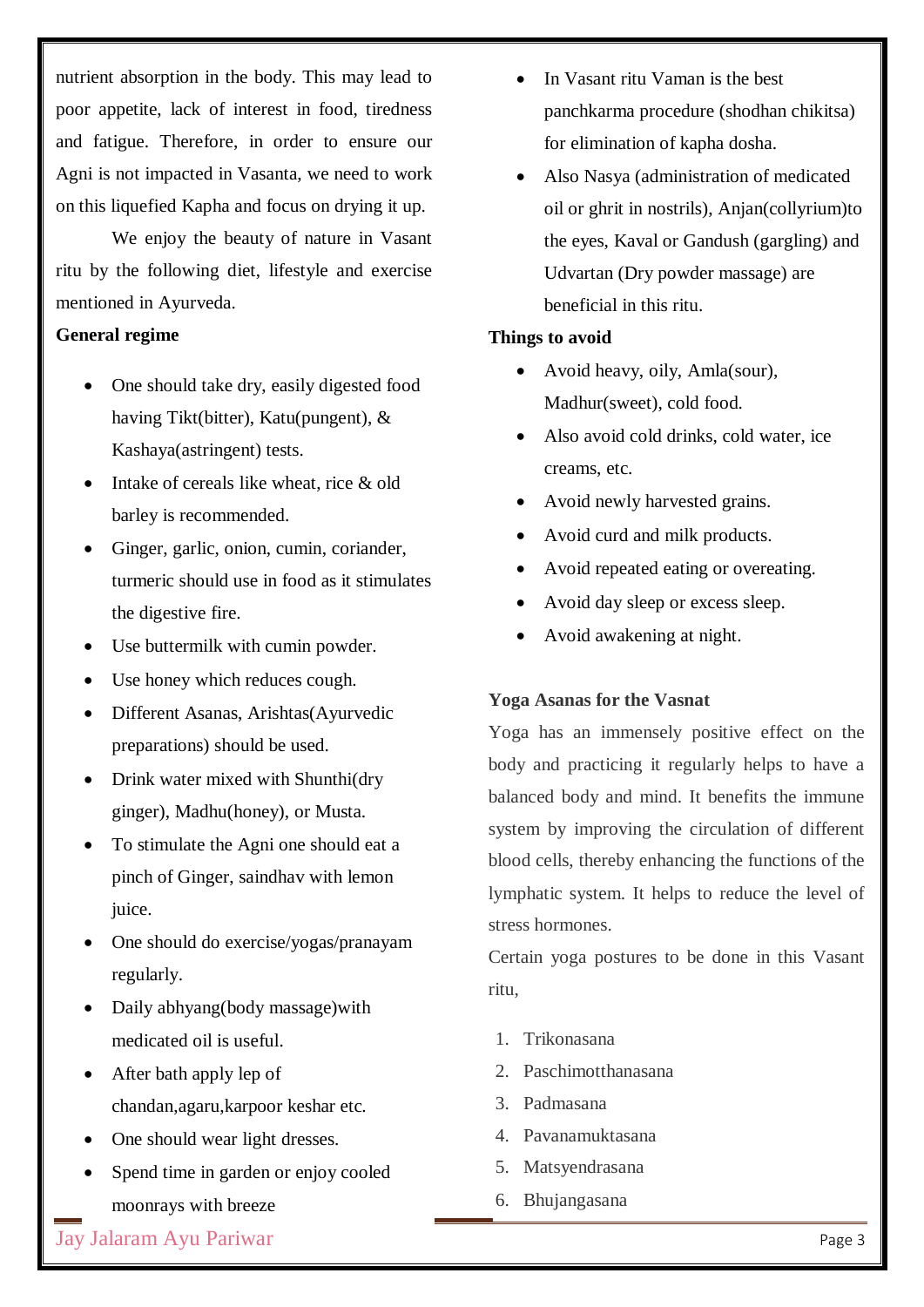#### 7. Ushtrasana

Ritucharya assume even greater importance to us. It helps us take charge of our health and our families health and gives us simple

yet powerful tools to help our body. Following Ritucharya guidelines is the greatest investment you can make in your health.

> **By Dr. Dipa Mehta, M.D.(Ayu);** Principal, J.J.A.M.C.

## **ARTICLE**

### **From Faculty**

## **Female Genital Mutilation** *'Khatna'*

 Dr. Sanita Eppalpalli M.D.(Ayu), Associate Professor , Dept. of Kriya Sharir. Jay Jalaram Ayurvedic Medical College, Shivpuri.

#### **What is female genital mutilation?**

FGM is the name given to procedures that involve altering or injuring the female genitalia for non-medical or cultural reasons, and is recognised internationally as a violation of human rights and the health and integrity of girls and women.

#### **WHO classifies four types of FGM**:

- **Type 1** Partial or total removal of the clitoral glans,
- **Type 2** Partial or total removal of the external and visible parts of the clitoris and the inner folds of the vulva,
- **Type 3** Infibulation, or narrowing of the vaginal opening through the creation of a covering seal,
- **Type 4** Picking, piercing, incising, scraping and cauterising the genital area.

According to the United Nations Population Fund (UNFPA), while the exact origins of the practice remain unclear, it seems to have predated Christianity and Islam. It says that some Egyptian mummies display characteristics of FGM.

**Why is Female Genital Mutilation practiced?**

In many of the countries where FGM is performed, it is a deeply entrenched social norm rooted in gender inequality where violence against girls and women is socially acceptable.

Depending on the region, there can be various reasons why FGM is performed.

The UNFPA has categorised the reasons into five

categories —

- psycho-sexual reasons (when FGM is carried out as a way to control women's sexuality, "which is sometimes said to be insatiable if parts of the genitalia, especially the clitoris, are not removed);
- sociological or cultural reasons (when FGM is seen as part of a girl's initiation into womanhood and an intrinsic part of a community's cultural heritage);
- hygiene and aesthetic reasons (this may be the reason for those communities that consider the external female genitalia as ugly and dirty);
- religious reasons (the UNFPA maintains that while FGM is not endorsed by Christianity or Islam, "supposed" religious doctrines may be used to justify the practice);
- socio-economic factors (in some communities FGM is a pre-requisite for marriage, especially in those communities where women are dependent on men economically).

Other reasons cited by the WHO include an attempt to ensure women's premarital virginity since FGM is believed to reduce libido, "and therefore believed to help her resist extramarital sexual acts." FGM may also be associated with cultural ideals of feminist and modesty.

**Why is female genital mutilation a risk for girls and women?**

Jay Jalaram Ayu Pariwar Page 4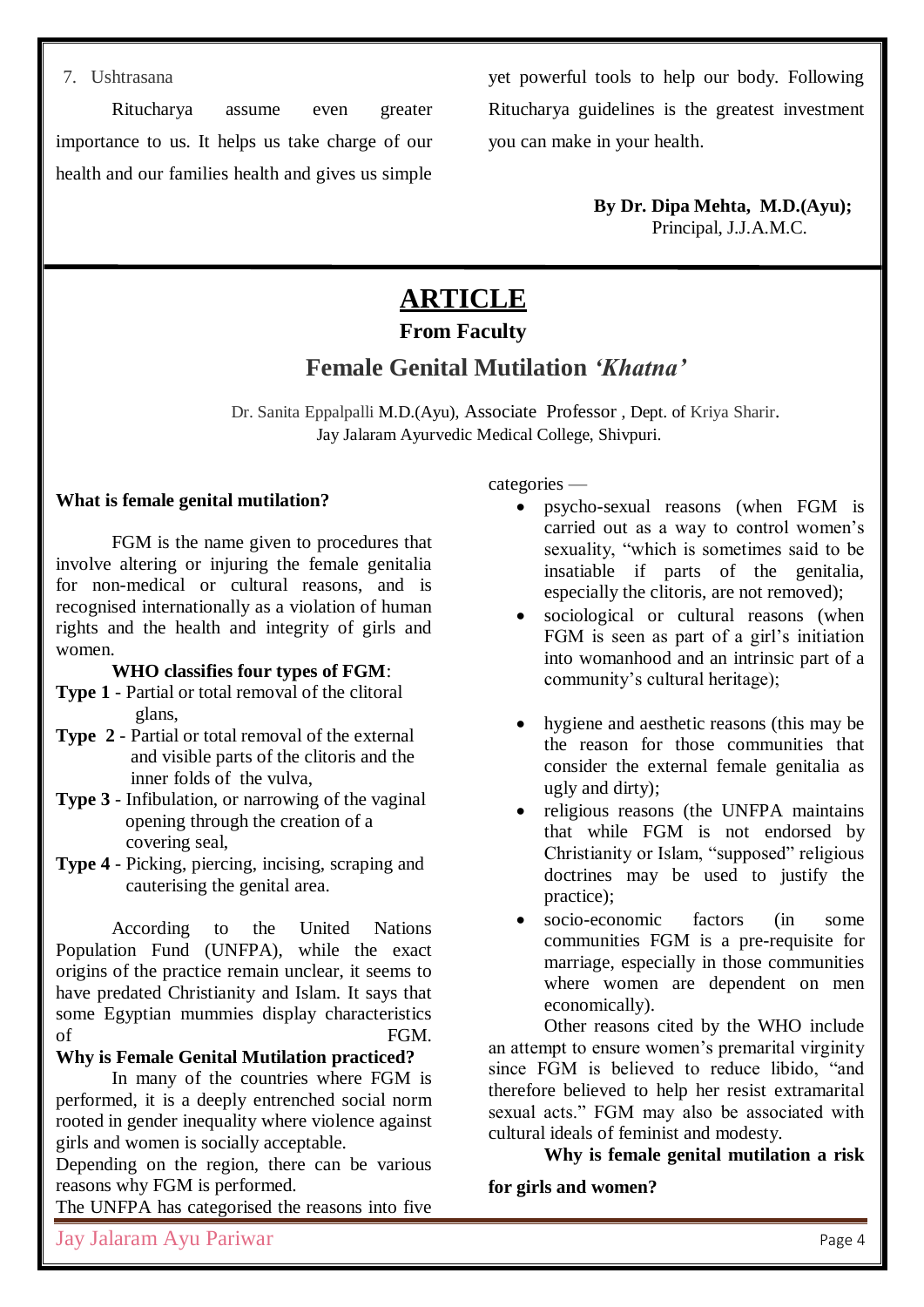FGM has no health benefits and often leads to long-term physical and psychological consequences. Medical complications can include severe pain, prolonged bleeding, infection, infertility and even death. It can also lead to increased risk of HIV transmission.

Women who have undergone genital mutilation can experience complications during childbirth, including postpartum haemorrhage, stillbirth and early neonatal death. Psychological impacts can range from a girl losing trust in her caregivers to longer-term feelings of anxiety and depression as a woman.

Dr. Meghana Reddy J, a gynaecologist, reported in 2018 that *khatna* can lead to complications in later life, including difficult deliveries and urinary infections. In one case a girl had developed [sepsis](https://en.wikipedia.org/wiki/Sepsis) after having had khatna and great effort had been required to revive her.

On 10 December 2016 [\(Human Rights](https://en.wikipedia.org/wiki/Human_Rights_Day)  [Day\)](https://en.wikipedia.org/wiki/Human_Rights_Day), a group of Dawoodi Bohra women started an online petition calling for FGM to be banned. A similar petition was conducted by the group a year earlier; that petition was submitted to India's Women and Child Development Minister [Maneka](https://en.wikipedia.org/wiki/Maneka_Gandhi)  [Gandhi.](https://en.wikipedia.org/wiki/Maneka_Gandhi)

#### **How prevalent is female genital mutilation?**

While the exact number of girls and women worldwide who have undergone FGM remains unknown, at least 200 million girls and women aged 15–49 from 31 countries have been subjected to the practice.

There has been significant progress made in eliminating the practice in the past 30 years. Young girls in many countries today are at much lower risk of being subjected to FGM than their mothers and grandmothers were in the past.

However, progress is not universal or fast enough. In some countries, the practice remains as common today as it was three decades ago. Over 90 per cent of women and girls in Guinea and Somalia undergo some form of genital mutilation or cutting.

*Progress to end FGM needs to be at least 10 times faster if the practice is to be eliminated by 2030.*

#### **Female Genital Mutilation in India**

FGM is practised by the [Dawoodi Bohra,](https://en.wikipedia.org/wiki/Dawoodi_Bohra) a

sect of [Shia Islam](https://en.wikipedia.org/wiki/Shia_Islam) with one million members in India. Known as *khatna*, *khafz*, and *khafd* The spiritual leader of the Dawoodi Bohra, [Mufaddal](https://en.wikipedia.org/wiki/Mufaddal_Saifuddin)  [Saifuddin,](https://en.wikipedia.org/wiki/Mufaddal_Saifuddin) clarified that while "religious books, written over a thousand years ago, specify the requirements for both males and females as acts of religious purity", the Bohras must "respect the law of the land" and refrain from carrying out *Islamic female circumcision* in countries where it is prohibited. Other Bohra sects including the [Sulemani Bohras](https://en.wikipedia.org/wiki/Sulemani_Bohras) and the [Alavi Bohras,](https://en.wikipedia.org/wiki/Alavi_Bohras) as well as some [Sunni](https://en.wikipedia.org/wiki/Sunni_Islam) communities in [Kerala,](https://en.wikipedia.org/wiki/Kerala) are reported as practising FGM.

In 2018, a bench of then Chief Justice of India Dipak Misra, and Justices AM Khanwilkar and DY Chandrachud referred a petition seeking a ban on FGM among Dawoodi Bohra girls to a five-judge Constitution Bench. This PIL was filed by Delhi-based lawyer Sunita Tiwari, who sought a declaration that the practice amounts to a violation of a woman's right to life and dignity.

The Dawoodi Bohra community, on the other hand, maintained that the practice should be allowed since the Constitution grants religious freedom under Article 25.

#### **Support to FGM**

The Dawoodi Bohra Women for Religious Freedom (DBWRF) was established in May 2017 by six Bohra women to support their "beliefs, customs, culture and religious rights". It claims to represent the views of nearly 75,000 women who are followers of Mufaddal Saifuddin. The DBWRF states that the form of FGM practiced by the Dawoodi Bohra is a harmless procedure and not mutilation.

#### **How is the practice evolving?**

*Around 1 in 3 adolescent girls (15-19 years) who have undergone FGM were cut by health personnel.*

In many countries, FGM is increasingly carried out by trained health care professionals – in violation of the Hippocratic Oath to "do no harm". Around 1 in 3 adolescent girls (15-19) years) who have undergone FGM were cut by health personnel.

Medicalizing the practice does not make it safer, as it still removes and damages healthy and normal tissue and interferes with the natural functions of girls' and women's bodies.

In some communities, the practice has been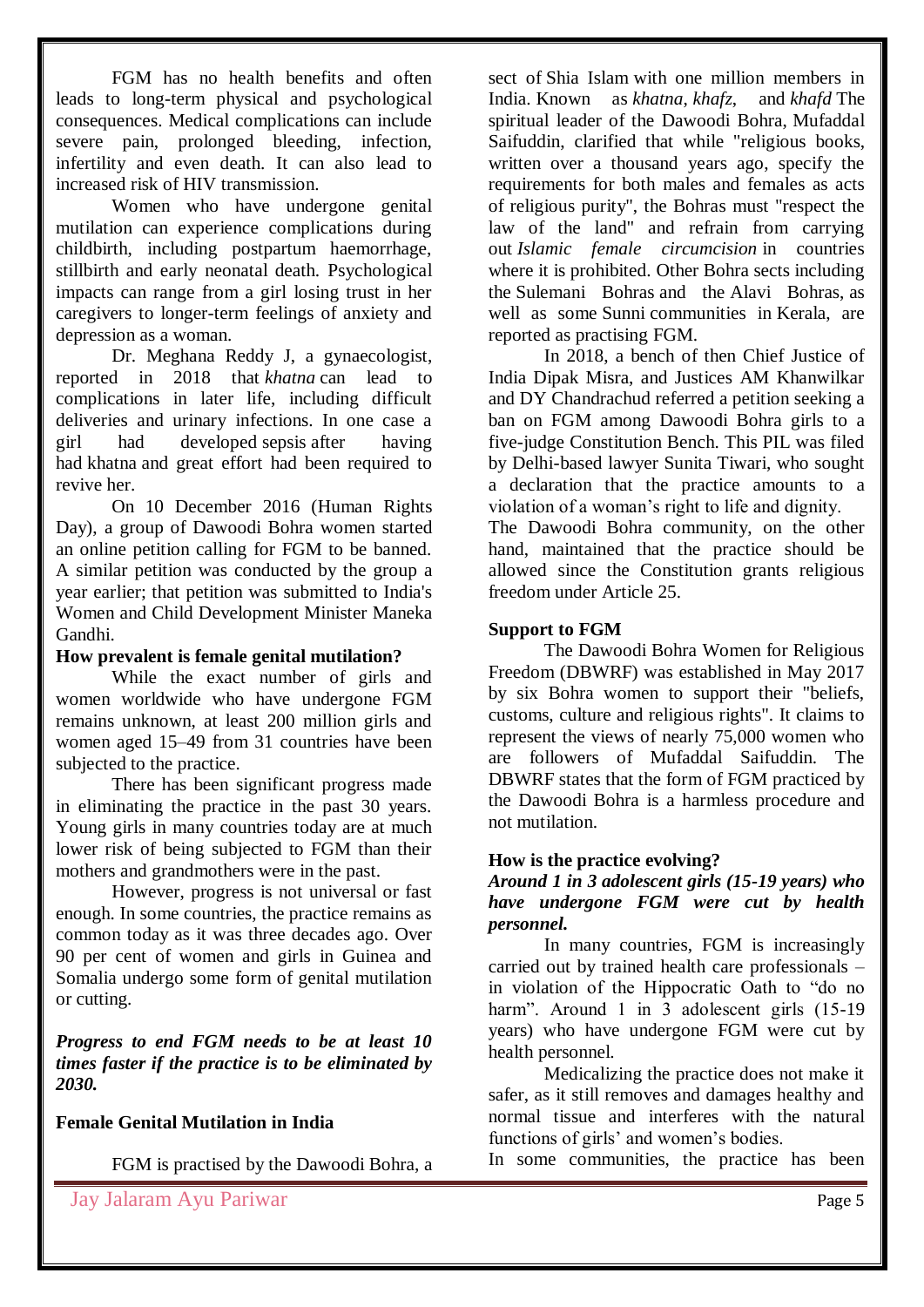driven underground rather than ended, leading to girls being subjected to cutting at younger ages amidst greater secrecy.

Opposition to the practice is building though. In countries affected by FGM, 7 in 10 girls and women think the practice should end. In the last two decades, the proportion of girls and women in these countries who want the practice to stop has doubled.

## **What is UNICEF doing to stop female genital**

#### **mutilation?**

Ending FGM requires action at many levels, including by families and communities, protection and care services for girls and women, laws, and political commitment at the local, regional, national and international levels.

UNICEF and the United Nations Population Fund (UNFPA) jointly lead the [largest](https://www.unicef.org/protection/unfpa-unicef-joint-programme-eliminating-fgm)  [global programme](https://www.unicef.org/protection/unfpa-unicef-joint-programme-eliminating-fgm) to end FGM. The programme supports zero tolerance laws and policies, while working with health workers to both eliminate female genital mutilation and provide care to women and girls who have undergone the procedure.

To help change social norms, we work with communities to openly discuss the benefits of ending FGM and to build opposition to the practice.

#### **What has been UNICEF's impact?**

Since the UNICEF/UNFPA programme was established in 2008, 13 countries have passed national legislation banning FGM. The programme has also provided access to prevention, protection and treatment services. In 2018 alone, nearly 7 million people across 19 countries participated in education, discussions and social mobilization promoting the elimination of FGM.

Every year, February 6 is observed as the International Day of Zero Tolerance for Female Genital Mutilation (FGM). As per the World Health Organization (WHO), globally, **[over 200](https://indianexpress.com/article/world/female-genital-mutilation-costs-1-4-billion-every-year-says-who-6254009/)  [million girls](https://indianexpress.com/article/world/female-genital-mutilation-costs-1-4-billion-every-year-says-who-6254009/)** alive today have suffered FGM in over 30 countries.

#### **Supreme Court Judgements**

In May 2017, a [public interest](https://en.wikipedia.org/wiki/Public_interest_litigation_in_India)  [litigation](https://en.wikipedia.org/wiki/Public_interest_litigation_in_India) (PIL) case was raised in India's [Supreme](https://en.wikipedia.org/wiki/Supreme_Court_of_India)  [Court.](https://en.wikipedia.org/wiki/Supreme_Court_of_India) The case was filed by Sunita Tiwari, a lawyer based in [Delhi,](https://en.wikipedia.org/wiki/Delhi) and sought a ban on FGM in India. The Supreme Court received the petition and sought responses from four states and four central government ministries.

An advocate for the petition claimed the practice violated children's rights under Article 14 (Right to Equality) and Article 21 (Right to Life) of the [Constitution of India,](https://en.wikipedia.org/wiki/Constitution_of_India) while an advocate opposing the petition argued that *khafz* is an essential part of the community's religion, and their right to practise the religion is protected under Articles 25 and 26.

The Ministry of Women and Child Development reported in December 2017 that "there is no official data or study which supports the existence of FGM in India." Earlier, in May 2017, Women and Child Development Minister [Maneka Gandhi](https://en.wikipedia.org/wiki/Maneka_Gandhi) announced that the government will ban FGM if it is not voluntarily stopped.

In April 2018 India's Attorney General [K.](https://en.wikipedia.org/wiki/K._K._Venugopal)  [K. Venugopal](https://en.wikipedia.org/wiki/K._K._Venugopal) asked a bench of the Supreme Court to issue directions regarding the case, saying that FGM was already a crime under existing law. The bench adjourned the case and issued notices to Kerala and [Telangana,](https://en.wikipedia.org/wiki/Telangana) having earlier

notified [Maharashtra,](https://en.wikipedia.org/wiki/Maharashtra) [Gujarat,](https://en.wikipedia.org/wiki/Gujarat) [Rajasthan](https://en.wikipedia.org/wiki/Rajasthan) and Delhi.

In September 2018 the Supreme Court referred the PIL to a five-judge [constitution](https://en.wikipedia.org/wiki/Constitution_bench_(India))  [bench](https://en.wikipedia.org/wiki/Constitution_bench_(India)) at the request of Venugopal and the counsel for the Dawoodi Bohras. In November 2019, the Supreme Court decided that the issue of FGM be referred to a larger seven-judge bench and that it be examined alongside other women's rights issues. The court said it was a "seminal issue" regarding the power of the court to decide whether a practice is essential to a religion.

The United Nations has declared female genital mutilation a human rights violation but **there is no ban in India**.

#### **Activism**

In 1993 UNICEF was only budgeting \$100,000 USD/year for efforts that fight against FGM, which proved insufficient as FGM was affecting more than 100 million girls at the time. [Equality Now,](https://en.wikipedia.org/wiki/Equality_Now) an international network of lawyers, activists and supporters that aim to hold governments responsible for ending FGM and other world crisis, launched a "global campaign" calling for increased funding and in response, UNICEF increased its budget to nearly \$91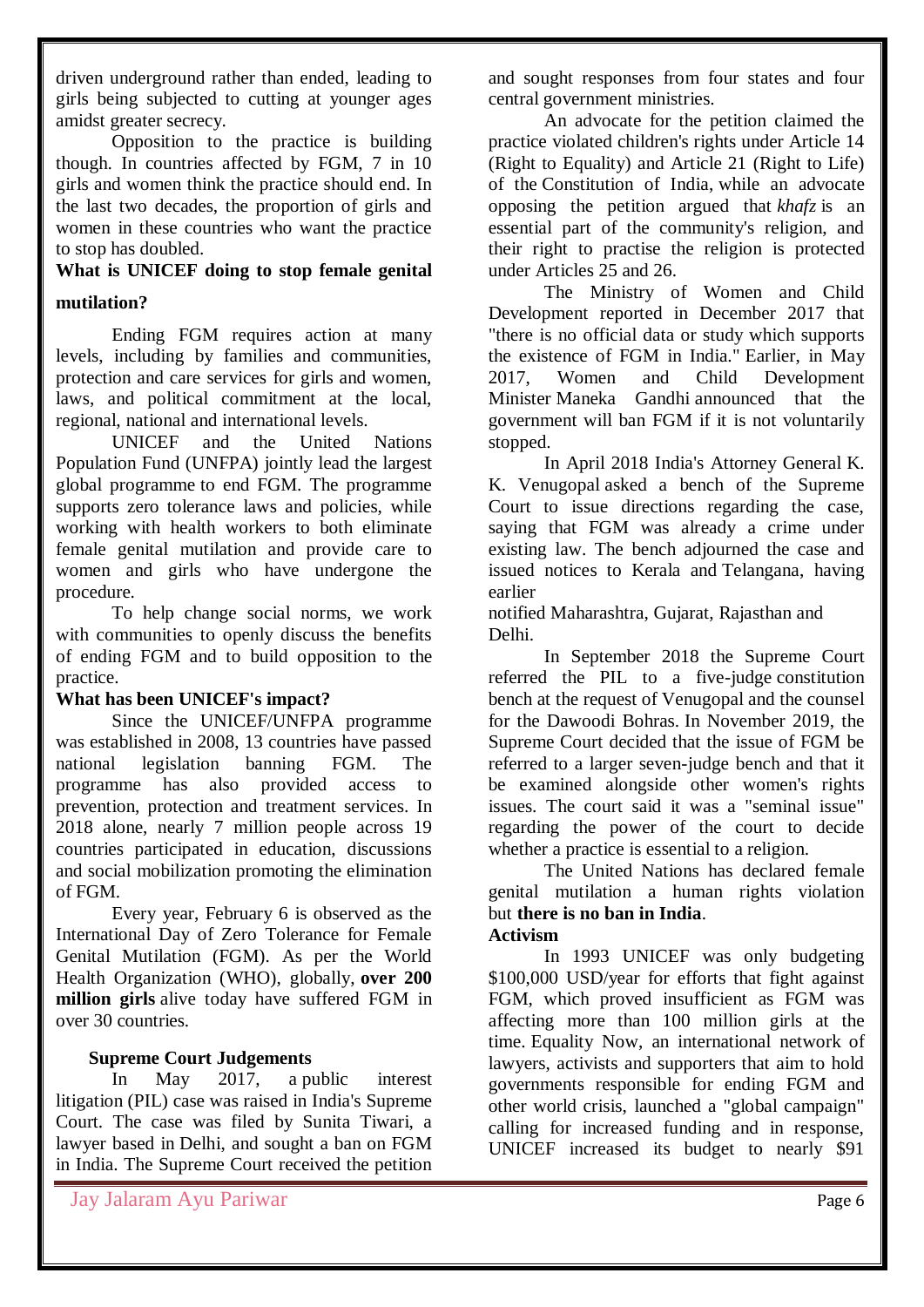million in efforts towards ending FGM.

**On February 6**, 2003, [Stella Obasanjo,](https://en.wikipedia.org/wiki/Stella_Obasanjo) the First Lady of [Nigeria](https://en.wikipedia.org/wiki/Nigeria) and spokesperson for the [Campaign Against Female Genital Mutilation,](https://en.wikipedia.org/wiki/Campaign_Against_Female_Genital_Mutilation) made the official declaration on ["Zero](https://en.wikipedia.org/wiki/Zero_tolerance)  [Tolerance](https://en.wikipedia.org/wiki/Zero_tolerance) to FGM" in Africa during a conference

organized by the *[Inter-African Committee on](https://en.wikipedia.org/wiki/Inter-African_Committee_on_Traditional_Practices_Affecting_the_Health_of_Women_and_Children)  [Traditional Practices Affecting 0the Health of](https://en.wikipedia.org/wiki/Inter-African_Committee_on_Traditional_Practices_Affecting_the_Health_of_Women_and_Children)  [Women and Children](https://en.wikipedia.org/wiki/Inter-African_Committee_on_Traditional_Practices_Affecting_the_Health_of_Women_and_Children) (IAC)*. Then the [UN Sub-](https://en.wikipedia.org/wiki/Sub-Commission_on_the_Promotion_and_Protection_of_Human_Rights)[Commission on Human Rights](https://en.wikipedia.org/wiki/Sub-Commission_on_the_Promotion_and_Protection_of_Human_Rights) adopted this day as an international awareness day.

Jay Jalaram Ayu Pariwar Page 7